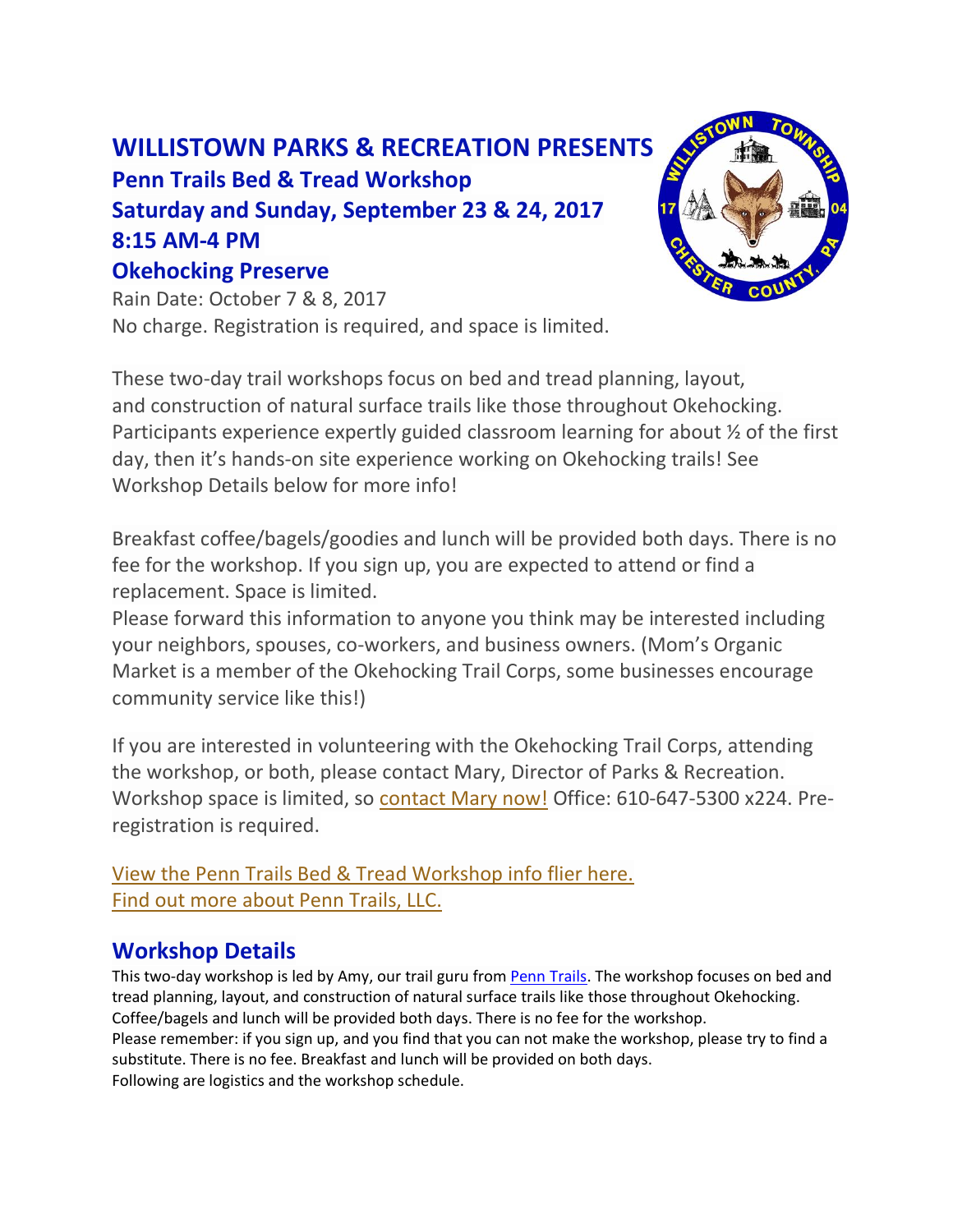## ATTENDANCE: Total of 12 Slots

WAIVER: You will be asked to sign a Volunteer Waiver. INFORMATION:

- 1. [View the trail workshop informational flier here](http://www.willistown.pa.us/DocumentCenter/View/707)
- 2. The Penn Trails Okehocking Trail Assessment & Prescriptions report and interactive mapping  [can be found on the Parks & Rec Okehocking Trail Corps page](http://www.willistown.pa.us/index.aspx?nid=273)

WHAT TO BRING:

- 1. Gloves
- 2. Water bottle
- 3. Sunscreen
- 4. Bug juice
- 5. Foul weather gear
- 6. Wear clothes to work in the woods
- 7. A joke (no joke!)

WHERE TO MEET/SCHEDULE:

- 1. Saturday, September 23: Willistown Township Administration Building, 688 Sugartown Road, Malvern 19355. Come in rear of building door.
	- a. 8:15 AM Sign In, Coffee & Bagels
	- b. 8:30 AM Workshop Instructional Powerpoint
	- c. 11:30 AM Lunch (Notify me of any food restrictions please. Lunch is provided.)
	- d. 12:15 PM To Okehocking, 5316 West Chester Pike, Newtown Square 19073.
		- i. Right out of Willistown Township campus onto Sugartown Road
		- ii. 1.4 miles to the dead end T, turn Left on Goshen Road.
		- iii. .3 Miles take the first right, on the sharp curve, onto Delchester Road.
		- iv. 1.4 miles to the light, turn right onto Route 3/West Chester Pike
		- v. Keep looking right, .4 miles on the right is the Okehocking Preserve entrance.
		- vi. Drive in straight through the gate turn sharp left following the gravel drive until you see where we are parking.
	- e. 12:30 PM Field training
	- f. 4-4:30 Adjourn
- 2. Sunday, September 24, Okehocking Preserve farmhouse. Park at the Route 3 entrance and walk up.
	- a. 8:15 AM Sign In, Coffee & Bagels
	- b. 8:30 AM Amy Field Work Prep: Create Trail Teams
	- c. Field Work
	- d. Lunch @ farmhouse (provided)
	- e. Field Work
	- f. 4-4:30 PM Adjourn

Please feel free to [contact Mary](mailto:mhundt@willistown.pa.us) with any questions. Phone: 610-647-5300 x224

Informational links:

- 1. [The Penn Trails Okehocking Trail Assessment &](http://www.willistown.pa.us/DocumentCenter/View/706) Prescriptions Reports
- 2. [View the Okehocking Trail Assessment Trail Segment Map](http://www.willistown.pa.us/DocumentCenter/View/796)
- 3. [More info at the Willistown Parks & Rec Okehocking Trail Corps page](http://www.willistown.pa.us/index.aspx?nid=273)
- 4. [View the trail workshop informational flier here](http://www.willistown.pa.us/index.aspx?nid=277)